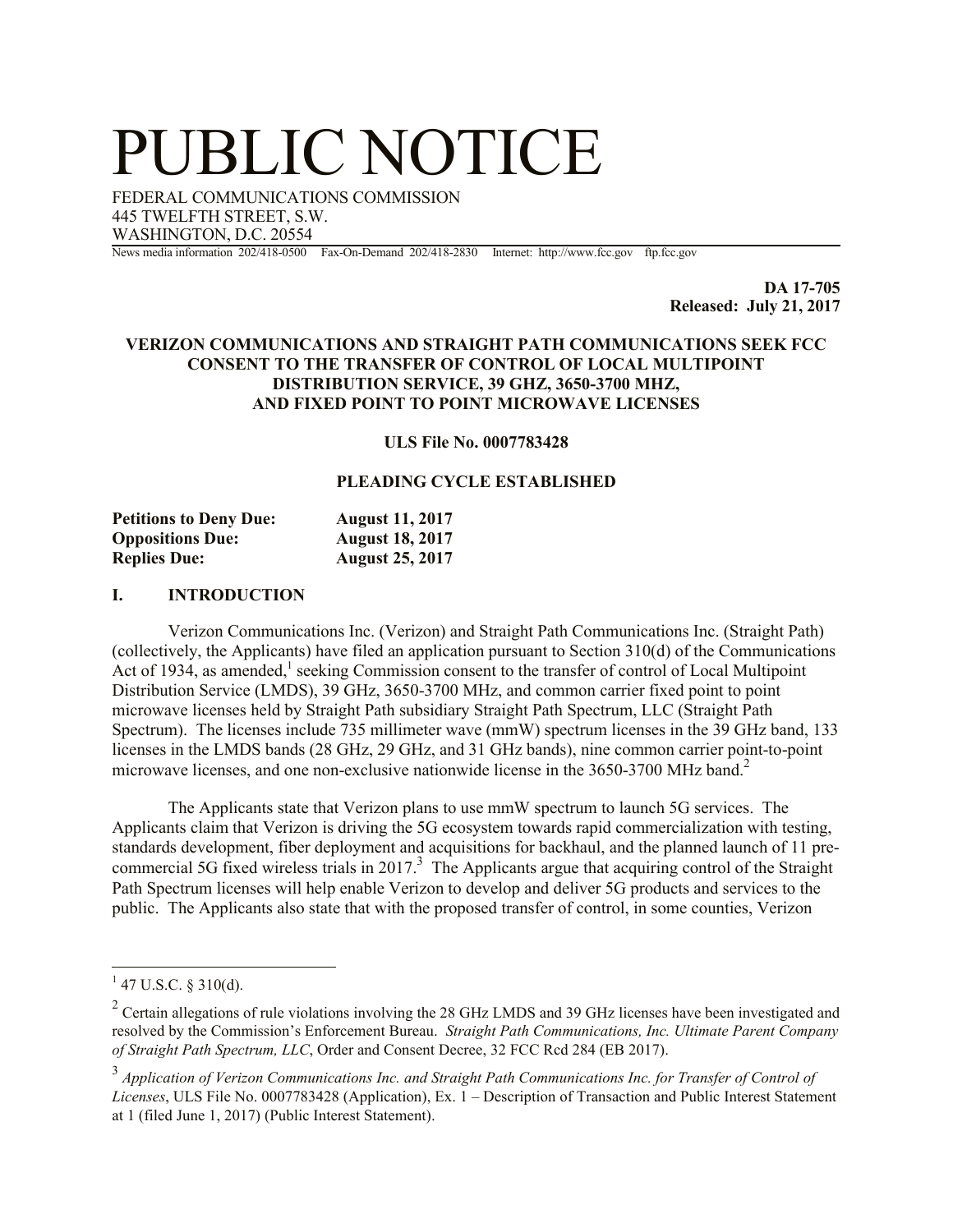will be above the millimeter wave spectrum threshold set out in last year's *Spectrum Frontiers Order*,<sup>4</sup> but they claim that "a close look at marketplace developments and competitive circumstances reveals no risk to competition." 5

Our preliminary review of the Applicants' mmW Spectrum Aggregation Exhibit<sup>6</sup> indicates that post-transaction, Verizon would be attributed across the United States with 100 megahertz to 1650 megahertz of spectrum in total in the 28 GHz and 39 GHz millimeter wave bands.

## **II. SECTION 310(d) APPLICATION**

The application for the transfer of control of licenses has the following file number:

| File No. | <b>Transferor</b> | <b>Transferee</b> | <b>Lead Call Sign</b> |
|----------|-------------------|-------------------|-----------------------|
|          |                   |                   |                       |

0007783428 Straight Path Communications Inc. Verizon Communications Inc. WPOT926

## **III.** *EX PARTE* **STATUS OF THIS PROCEEDING**

Pursuant to Section 1.1200(a) of the Commission's rules,<sup>7</sup> the Commission may adopt modified or more stringent *ex parte* procedures in particular proceedings if the public interest so requires. We announce that this proceeding will be governed by permit-but-disclose *ex parte* procedures that are applicable to non-restricted proceedings under Section 1.1206 of the Commission's rules.<sup>8</sup>

Parties making oral *ex parte* presentations are directed to the Commission's *ex parte* rules. Parties are reminded that memoranda summarizing the presentation must contain the presentation's substance and not merely list the subjects discussed.<sup>9</sup> More than a one- or two-sentence description of the views and arguments presented is generally required.<sup>10</sup> Other rules pertaining to oral and written presentations are set forth in Section 1.1206(b) as well.<sup>11</sup>

## **IV. GENERAL INFORMATION**

The transfer of control application has been found, upon initial review, to be acceptable for filing. The Commission reserves the right to return any application if, upon further examination, it is determined to be defective and not in conformance with the Commission's rules or policies.

Interested parties must file petitions to deny no later than **August 11, 2017**. Persons and entities that file petitions to deny become parties to the proceeding. They may participate fully in the proceeding,

 $7$  47 C.F.R. § 1.1200(a).

 $847$  C.F.R. § 1.1206.

 4 *See Use of Spectrum Bands Above 24 GHz for Mobile Radio Services*, Report and Order and Further Notice of Proposed Rulemaking, 31 FCC Rcd 8014, 8081 n.486 (*Spectrum Frontiers Report and Order*). Pursuant to that order, Straight Path's 28 GHz LMDS and 39 GHz licenses will be converted to the Upper Microwave Flexible Use Service. *See* 47 C.F.R. § 30.1.

<sup>5</sup> Public Interest Statement at 7-10.

 $<sup>6</sup>$  Application, Exhibit 2.</sup>

 $9^9$  47 C.F.R. § 1.1206(b)(1).

 $10 \,$ *Id*.

 $11$  47 C.F.R. § 1.1206(b).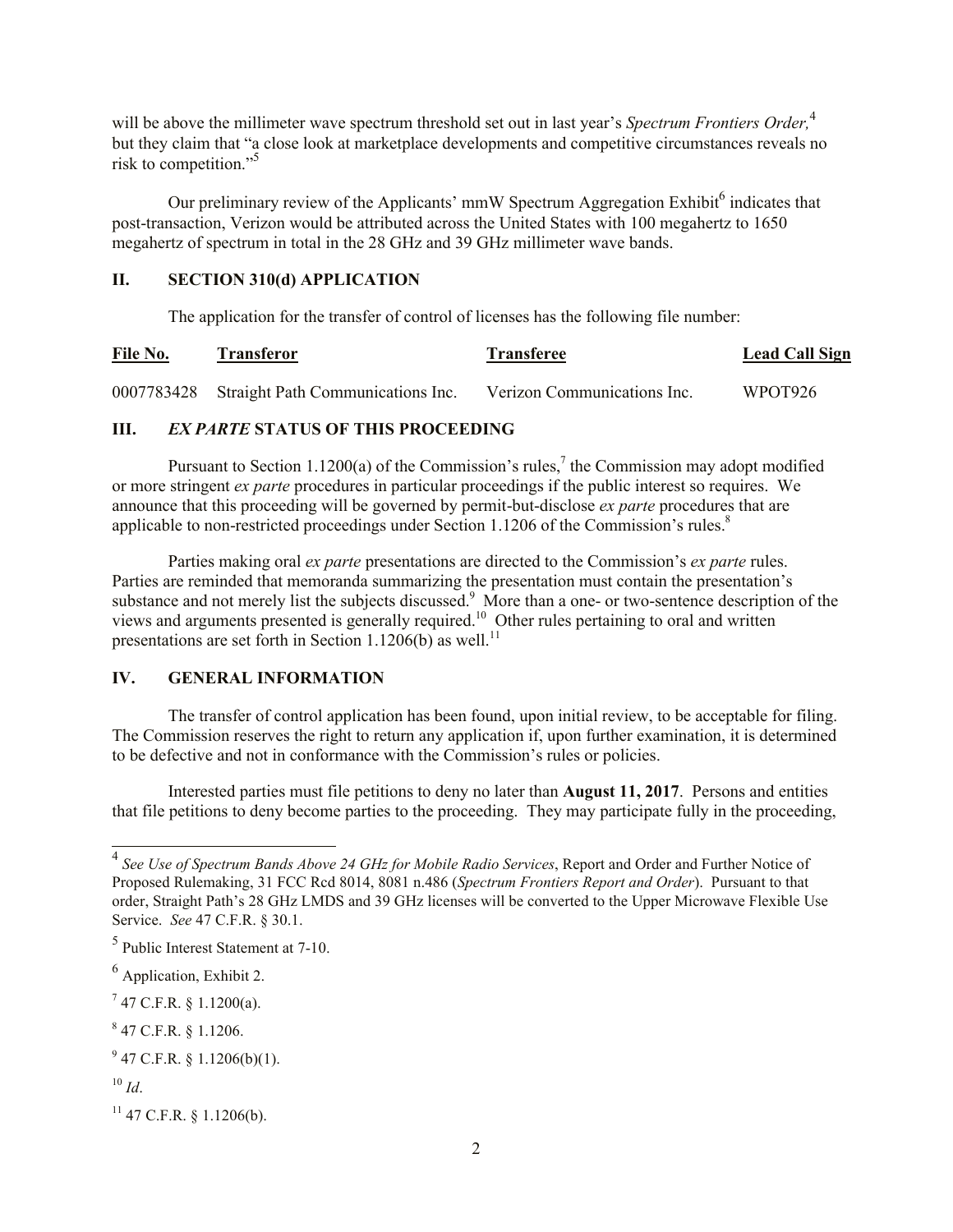including seeking access to any confidential information that may be filed under a protective order, seeking reconsideration of decisions, and filing appeals of a final decision to the courts. Oppositions to such pleadings must be filed no later than **August 18, 2017**. Replies to such pleadings must be filed no later than **August 25, 2017**. All filings concerning matters referenced in this Public Notice should refer to ULS File No. 0007783428.

**To allow the Commission to consider fully all substantive issues regarding the application in as timely and efficient a manner as possible, petitioners and commenters should raise all issues in their initial filings. New issues may not be raised in responses or replies.<sup>12</sup> A party or interested person seeking to raise a new issue after the pleading cycle has closed must show good cause why it was not possible for it to have raised the issue previously. Submissions after the pleading cycle has closed that seek to raise new issues based on new facts or newly discovered facts should be filed within 15 days after such facts are discovered. Absent such a showing of good cause, any issues not timely raised may be disregarded by the Commission.**

Under the Commission's current procedures for the submission of filings and other documents,<sup>13</sup> submissions in this matter may be filed electronically (*i.e.*, though the Commission's Universal Licensing System (ULS)) or by hand delivery to the Commission.

- **To file electronically**, visit the ULS web site at http://wireless.fcc.gov/uls/ and click on the "Submit a Pleading" link, complete the administrative information, and upload your pleading.
- **To file by paper**, the original and one copy of each filing must be filed by hand or messenger delivery, by commercial overnight courier, or by first-class or overnight U.S. Postal Service mail. All hand-delivered or messenger-delivered paper filings for the Commission's Secretary must be delivered to FCC Headquarters at 445 12th St., S.W., Room TW-A325, Washington, D.C. 20554. The filing hours at this location are 8:00 a.m. to 7:00 p.m. All hand deliveries must be held together with rubber bands or fasteners. Any envelopes must be disposed of before entering the building. Commercial overnight mail (other than U.S. Postal Service Express Mail and Priority Mail) must be sent to 9300 East Hampton Drive, Capitol Heights, MD 20743. U.S. Postal Service first-class, Express, and Priority mail should be addressed to 445 12th Street, S.W., Washington, D.C. 20554. All filings must be addressed to the Commission's Secretary, Office of the Secretary, Federal Communications Commission.

One copy of each pleading must be delivered electronically, by email or facsimile, or if delivered as paper copy, by hand or messenger delivery, by commercial overnight courier, or by first-class or overnight U.S. Postal Service mail (according to the procedures set forth above for paper filings), to: (1) Linda Ray, Broadband Division, Wireless Telecommunications Bureau, at linda.ray@fcc.gov or (202) 418-2463 (facsimile); (2) Kate Matraves, Competition and Infrastructure Policy Division, Wireless Telecommunications Bureau, at catherine.matraves@fcc.gov or (202) 418-2643 (facsimile); and (3) Jim Bird, Office of General Counsel, at TransactionTeam@fcc.gov or (202) 418-1234 (facsimile).

The application and any associated documents are available for public inspection and copying during normal reference room hours at the following Commission office: FCC Reference Information Center, 445 12th Street, S.W., Room CY-A257, Washington, D.C. 20554. The application also is available electronically through ULS, which may be accessed on the Commission's Internet website. To request materials in accessible formats for people with disabilities (Braille, large print, electronic files, audio format), send an email to fcc504@fcc.gov or call the Consumer and Governmental Affairs Bureau

 $\overline{\phantom{a}}$ 

<sup>12</sup> *See* 47 C.F.R. § 1.45(c).

<sup>13</sup> *See FCC Announces Change in Filing Location for Paper Documents*, Public Notice, 24 FCC Rcd 14312 (2009).